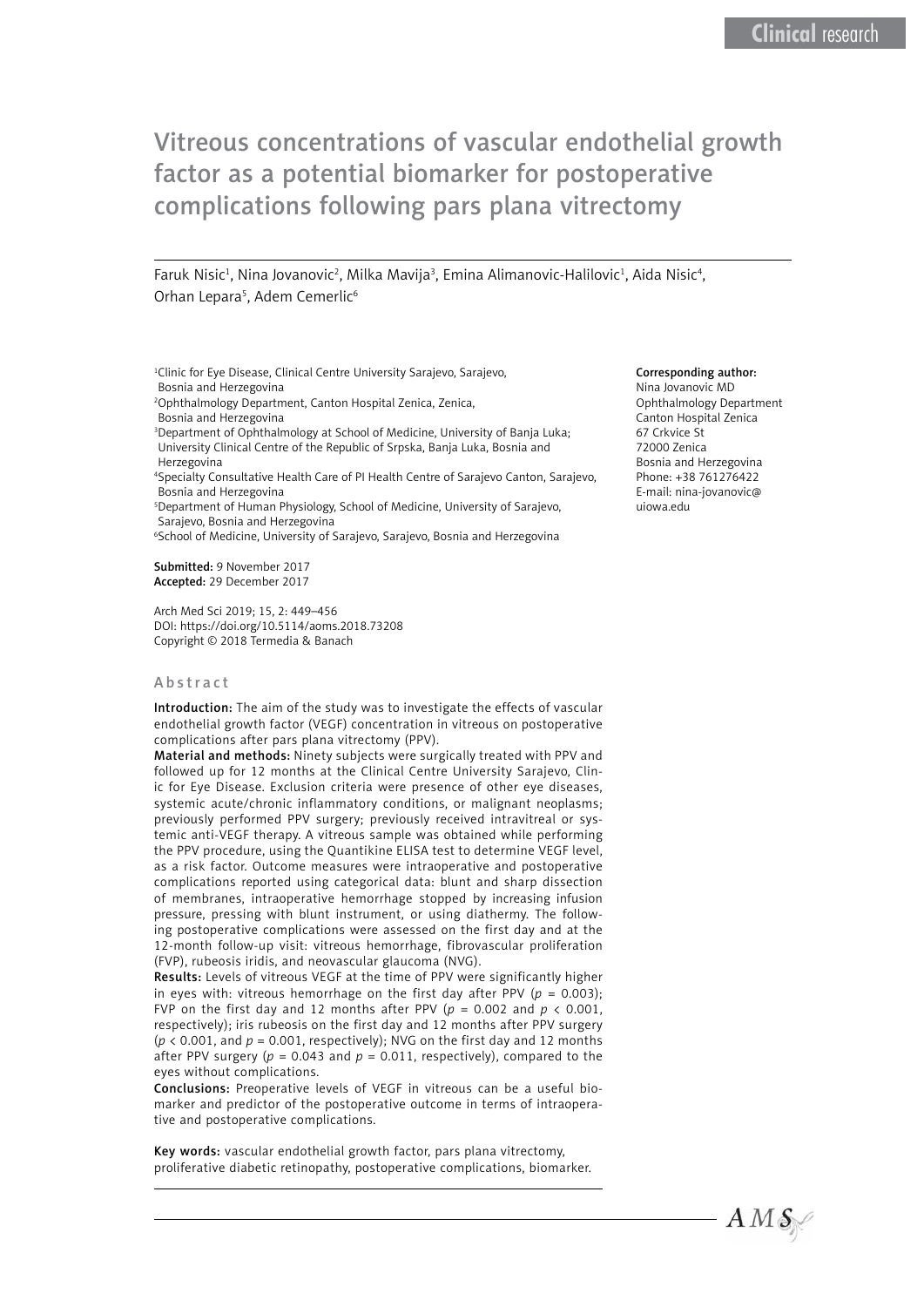## Introduction

Pars plana vitrectomy (PPV) is a microsurgical procedure used for treating different retinal diseases. One of those is proliferative diabetic retinopathy (PDR) when laser photocoagulation or pharmacological therapy does not provide positive results, or where a mechanical component is evident [1]. Due to the disease's complexity, and the intricacy of the PPV operation, the surgeon often encounters various complications, which may seldom be predictable and may appear intra- and postoperatively [2]. Pars plana vitrectomy at times may have noteworthy intraoperative complications. Examples include intraretinal or subretinal hemorrhage, retinal tear, retinectomy and retinotomy [3]. These complications may be categorized into two groups: 1. lacerations of conjunctiva, corneal edema, cataract and iris trauma, which are individual and most often dependent on the operative techniques, and 2. glaucoma, intraoperative and postoperative retinal hemorrhage, peripheral retinal tear, gliosis, recurrence of fibrous tissue proliferation, and proliferation of fibrovascular tissue at sclerotomy sites [4].

Vascular endothelial growth factor (VEGF) is the most potent vasoactive factor, which induces angiogenesis and increases vascular permeability [5]. Possessing a central role in the processes of angiogenesis, VEGF signals a cascade which is significant for numerous cellular events, such as endothelial cell proliferation and migration, remodeling of the extracellular matrix, increased vascular permeability and the survival of newly formed blood vessels [6]. There are numerous pathological conditions and diseases where VEGF plays a very important role in the pathogenesis, whereby ischemic neovascular eye diseases are distinguished. Within the VEGF family, VEGF-A plays a pivotal role, due to its strong potency for angiogenesis stimulation [7]. It has been proven that in many diseases the intraocular level of VEGF-A is correlated with the formation of new blood vessels [8, 9]. Through numerous inflammatory mediations VEGF is involved in the processes of chemotaxis, inflammation, and neuroprotection. In cases when the blood-retinal barrier is disrupted, the role of VEGF is emphasized, since it has 50 000 times higher potency in induction of vascular permeability than histamine. Previous studies have shown that the level of VEGF in the vitreous or aqueous humor was significantly higher in patients who had postoperative complications such as vitreous hemorrhage (VH), or neovascular glaucoma (NVG) in comparison with those who did not have such complications after PPV [10]. The aim of this study was to investigate whether vitreous concentrations of VEGF may be used as a potential biomarker and predict postoperative complications of PPV.

# Material and methods

#### **Patients**

The research was designed as a clinical prospective, longitudinal, cohort study, conducted at the Clinical Centre University of Sarajevo, Clinic for Eye Diseases and Clinic for Immunology. The study was conducted on a sample of 90 subjects (90 eyes) in the period of 2014 to 2016. It included both male and female patients older than 18, in whom PPV surgery was conducted upon presence of a relevant indication. Treated patients had diagnosed proliferative diabetic retinopathy (PDR), which was the primary indication for PPV treatment, or PPV treatment was indicated due to reasons other than PDR (rhegmatogenous retinal detachment, vitreoretinopathy, macular hole, and eye trauma). The inclusion criterion was signed informed consent, where they signed a statement that the results obtained during treatment could be used for the purposes of research in accordance with the principles of the Helsinki Declaration. Exclusion criteria were presence of other eye diseases: glaucoma, uveitis, central retinal artery occlusion (CRAO), or central retinal vein occlusion (CRVO); presence of systemic acute, or chronic inflammatory conditions, or malignant neoplasms; previously performed PPV surgery; previously received intravitreal or systemic anti-VEGF therapy; and disorientation at presentation.

#### Study variables and clinical data analysis

In all subjects, preoperative baseline data were obtained and included in the study. Data on the following categorical and continuous variables were obtained: initials, sex, age, treatment duration, type and duration of diabetes mellitus, comorbidity with hypertension, or other illnesses during the period of inclusion in the study. The following ophthalmological tests were performed for all subjects: best corrected visual acuity (BCVA) using a Snellen chart, intraocular pressure (IOP) using Goldman applanation tonometry, slit-lamp examination of anterior and posterior eye segment (with 90D, double aspheric lens), ultrasound of the eye with A and B scan, optical coherence tomography (OCT) and continuous data for laboratory blood testing as part of the preoperative preparation (differential blood count, hemoglobin, sedimentation rate, hematocrit, electrolytes, glucose level, urea, creatinine, and  $HbA_1$ ). Intraoperatively, categorical variables were used to depict: types of surgery, intraoperative use of endolaser photocoagulation and internal tamponade of retina with air, expanding gas sulfur hexafluoride (SF6), octafluoropropane (C3F8), or silicone oil. Using continuous data levels of VEGF were measured as a risk factor for occurrence of intraoper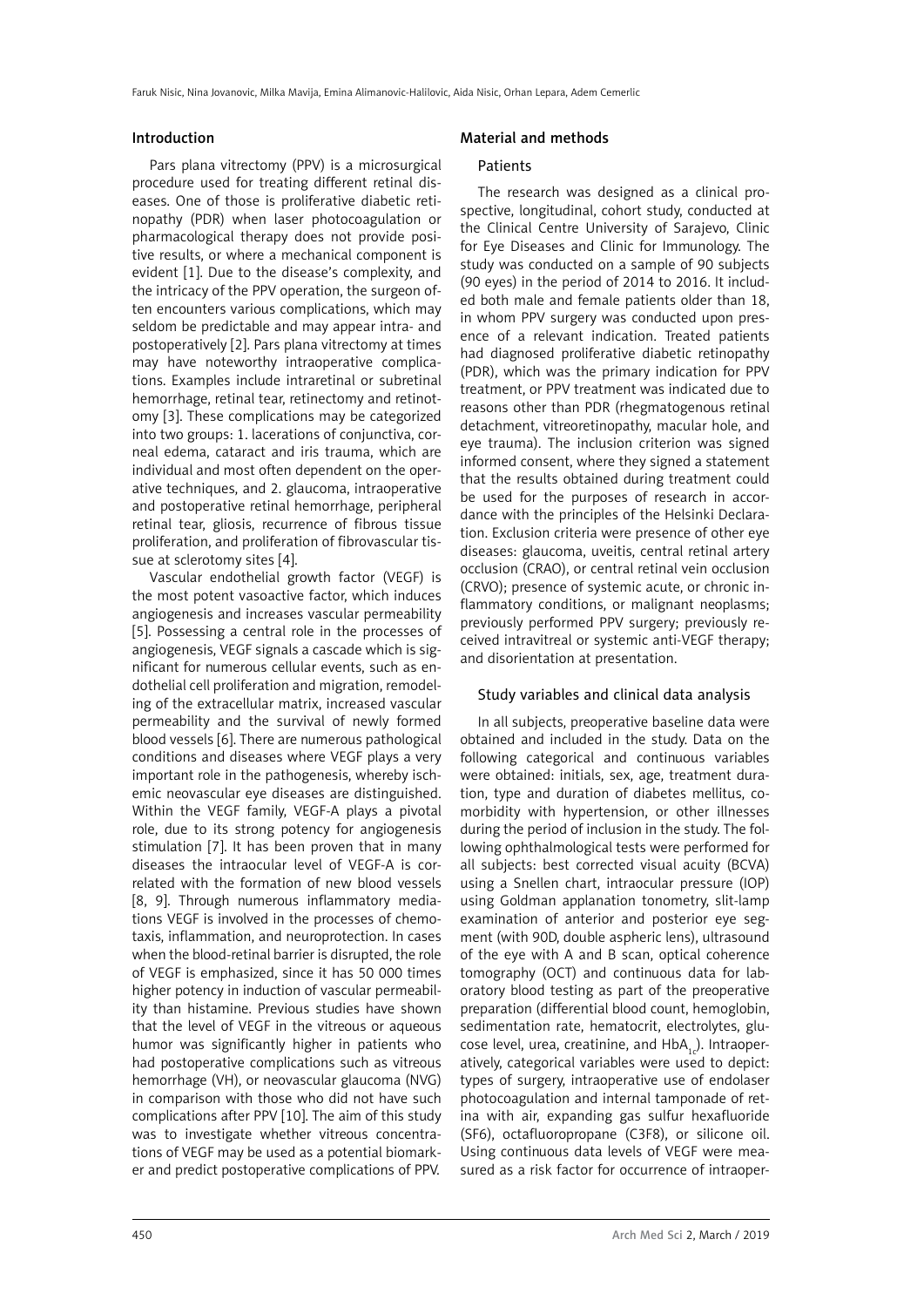ative and postoperative complications. Outcome measures were intraoperative and postoperative complications reported using categorical data. Reported intraoperative complications included: blunt dissection of the membranes, sharp membrane dissection, intraoperative hemorrhage stopped by increasing infusion pressure (IP), or by pressing with a blunt instrument, and intraoperative bleeding stopped using diathermy. Postoperative complications were assessed on the first day and at the 12th month follow-up. Data were retested, recorded and categorized as early and late complications: VH, fibrovascular proliferation (FVP), iris rubeosis (IR), and secondary glaucoma.

# Surgical technique

After obtaining informed consent, ophthalmological testing and diagnostic procedures, followed by PPV surgery, were performed. Pars plana vitrectomy procedures were done using a standard 20G until April 2015. After April 2015, 23G three-port PPV procedures in local potentiated retrobulbar anaesthesia, or in general endotracheal anaesthesia (ETA), were performed. Vitreous gel was operatively removed using necessary surgical manipulations (removal of pathological structures: proliferation, membrane, blood, foreign bodies, etc.). Depending on the lens status, combined phacoemulsification (PHACO) and the implantation of an acrylate intraocular lens (IOL) were performed. In some cases, removal of the internal limiting membrane (ILM) in addition to the use of retinal dye, as well as necessary retinotomy in cases of marked retinal contraction combined with proliferative vitreoretinopathy (PVR), were further performed. Optical coherence tomography examination was used for the purpose of evaluating indications for PPV surgery and pre- and postoperative results when the optic media was not clear and no other method could be used for the evaluation. According to the surgical protocol and clinical findings, we conducted selective endolaser-photocoagulation and internal retinal tamponade with air, balanced salt solution (BSS), SF6, C3F8, or silicone oil.

# Sample collection and measurements of VEGF

A vitreous (CV) sample was obtained while performing PPV surgery. The sample was taken in sterile conditions, using a special tank (silicone tube) of 1 cm volume, which was originally designed for purpose of this research, and placed in the aspiration line of the vitrectomy between the vitrectomy probe and cassette for the collection of fluids, which were surgically removed from the eye. 0.5– 1.0 cc of undiluted CV was aspirated before each opening of the infusion line. The sample of CV was centrifuged, and stored in a refrigerator at –80°C. Levels of VEGF in the CV were determined by an enzyme-linked immunosorbent assay (ELISA). All procedures were performed in the Immunology Clinic, Clinical Centre of the University of Sarajevo. The quantitative values of VEGF concentration in CV were recorded and used in the statistical analysis. To determine value of VEGF in CV, the Quantikine ELISA Kit (code number: DVE00, SVE00 and PDVE00) was used.

# Statistical analysis

Statistical analysis was performed using IBM SPSS Statistics version 21.0. The results were expressed as the median and interquartile range (25th–75th percentiles). To test significant difference in deviation from the normal distribution, the Kolmogorov-Smirnov test was performed. Results were analyzed by non-parametric tests (Kruskal-Wallis test and Mann-Whitney *U* test), assuming the distribution deviated from normal. For dependent variables that did not follow a normal distribution, the Wilcoxon test was used. In the analysis of the dependence between categorical variables, Fisher's exact test was performed, at  $\alpha$  = 0.05. Specificity and sensitivity of potential disease markers and the incidence of PPV complications were examined by the ROC curve.

# Results

Of the total of 90 surgically treated patients, a slight majority were male: 57.8%. Slit-lamp results were pathological in 25.6% of patients. Most common clinical findings diagnosed by the ultrasound were retinal detachment in 51.1% of cases, followed by hemophthalmos + PDR in 27.8%, and the least frequent was hemophthalmos in only 21.1% of cases. PPV was performed in 53.3%, PPV + PHACO in 43.3%, while other procedures (lensectomy for example) were performed in 3.3%. Surgical complications were reported in 25.6% of patients, with blunt dissection being performed in 60% and sharp dissection in 35.6% of cases. Irrigation pressure elevation was applied in 11.1%, diathermy in 14.4% of cases. Preoperative laser photocoagulation (LPC) was performed in 33.3% of patients. The most frequent was silicon tamponade in 48.9% of cases (Table I).

Frequency distribution comparing postoperative complications on the first day and 12 months after surgery was tested. The most frequently reported complication was FVP in 57.8% of cases, followed by fibrin exudation (FE), and VH in 44.3% and 40.0%, respectively. Among early postoperative complications, FE and VH were most common (37.0% and 24.0%, respectively), while retinal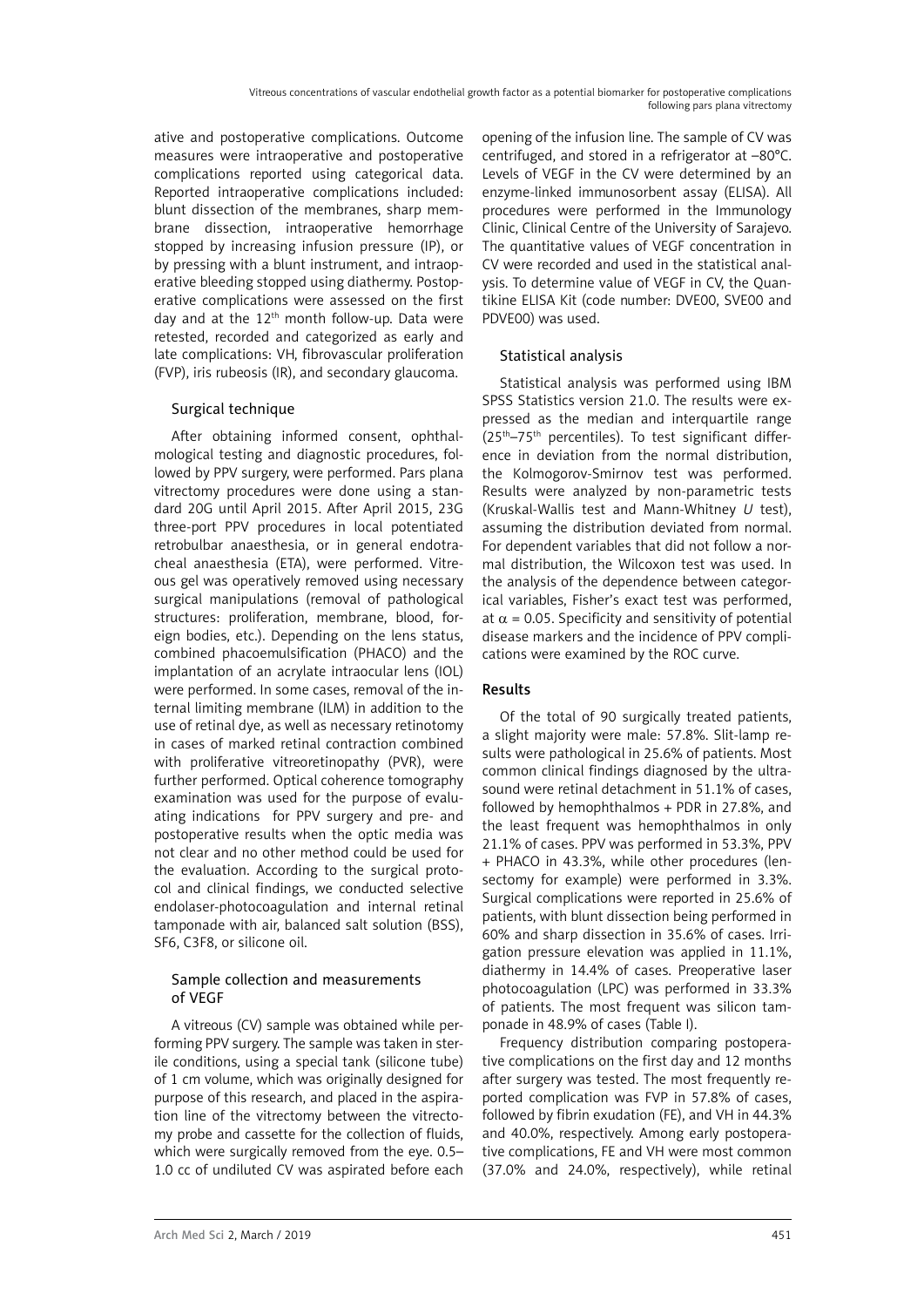|              | <b>Table I.</b> Frequency distribution of patient charac- |
|--------------|-----------------------------------------------------------|
|              | teristics, baseline ocular findings, surgical methods     |
| and outcomes |                                                           |

| Variables                | Total<br>number (N) | Percentage<br>(%) |
|--------------------------|---------------------|-------------------|
| Gender:                  | 90                  | 100.0             |
| Male                     | 52                  | 57.8              |
| Female                   | 38                  | 42.2              |
| Slit-lamp results:       | 90                  | 100.0             |
| Normal                   | 67                  | 74.4              |
| Pathological             | 23                  | 25.6              |
| Surgical procedure:      | 90                  | 100.0             |
| PPV                      | 48                  | 53.3              |
| PPV + PHACO              | 39                  | 43.3              |
| Other                    | 3                   | 3.3               |
| Ultrasound results:      | 90                  | 100.0             |
| Hemophthalmos            | 19                  | 21.1              |
| Hemophthalmos + PDR      | 25                  | 27.8              |
| Retinal detachment       | 46                  | 51.1              |
| Operative complications: | 90                  | 100.0             |
| Yes                      | 23                  | 25.6              |
| No                       | 67                  | 74.4              |
| Blunt dissection:        | 90                  | 100.0             |
| Yes                      | 54                  | 60.0              |
| No                       | 36                  | 40.0              |
| Sharp dissection:        | 90                  | 100.0             |
| Yes                      | 32                  | 35.6              |
| No                       | 58                  | 64.4              |
| IP:                      | 90                  | 100.0             |
| Yes                      | 10                  | 11.1              |
| No                       | 80                  | 88.9              |
| Diathermy:               | 90                  | 100.0             |
| Yes                      | 13                  | 14.4              |
| No                       | 77                  | 85.6              |
| LPC:                     | 90                  | 100.0             |
| Yes                      | 30                  | 33.3              |
| No                       | 60                  | 66.7              |
| Tamponade:               | 90                  | 100.0             |
| BSS air                  | 7                   | 7.8               |
| SF6, C3F8                | 39                  | 43.3              |
| Silicone                 | 44                  | 48.9              |

*PPV – pars plana vitrectomy, PDR – proliferative diabetic retinopathy, IP – bleeding stopped by increasing infusion, LPC – laser photocoagulation.*

detachment (RD) and suprachoroid hemorrhage were the least common (1.0% and 3.0%, respectively). Among late postoperative complications, FVP and IR were most common (34.0% and 19.0%, respectively), while FE and suprachoroid hemorrhage were least common (3.0% both) (Table II).

The median preoperative IOP value was 16 mm Hg (14–18)], and was significantly lower than IOP 12 months after surgery (18; 15–22;  $p = 0.001$ ). The median preoperative BCVA value was 0.001 (0.001–0.003) and was significantly lower than median BCVA 12 months after surgery: 0.3 (0.004–0.4) (*p* < 0.001), Table III.

Levels of VEGF at the time of vitrectomy in the vitreous were significantly higher in eyes with VH on the first day after PPV than in those without early VH  $(p = 0.003)$ . Levels of VEGF at the time of vitrectomy in the vitreous were significantly higher in eyes with FVP on the first day and 12 months after PPV than in eyes without FVP, *p* = 0.002 and *p* < 0.001, respectively. Levels of VEGF at the time of vitrectomy in the vitreous were significantly higher in eyes with IR on the first day after PPV and 12 months after surgery compared with the eyes without complications,  $p \lt 0.001$ , and  $p =$ 0.001, respectively, and in eyes with NVG 1 day after PPV and 12 months after PPV,  $p = 0.043$  and  $p = 0.011$ , respectively, compared with the eyes without complications (Table IV).

Vascular endothelial growth factor sensitivity for VH on the first day after PPV was 75% and specificity 63.6%. Vascular endothelial growth factor sensitivity for FVP on the first day and 12 months after PPV was 66.6% and 76.5%, respectively, while specificity was 81.8% and 67.8%, respectively. Vascular endothelial growth factor sensitivity for IR on the first postoperative day and 12 months after PPV was 91.6% and 84.2%, respectively, and specificity was 79.4% and 66.1%, respectively. Vascular endothelial growth factor sensitivity for NVG on the first day after PPV was 66.6% and specificity 75.6%, while at 12 months after PPV sensitivity was 59.0% and specificity 79.4% (Table V).

### Discussion

This was a prospective, longitudinal cohort study of surgically treated patients with PPV where levels of VEGF were preoperatively measured and postoperative complications evaluated. Our findings support the hypothesis that an increased level of VEGF is associated with early and late postoperative complications following PPV surgery. The study by Funatsu *et al.* [11] found that preoperative VEGF levels correlate with the success of PPV surgery. Our results suggest that preoperative measurement of the VEGF level can be used as a biological indicator for the surgery results.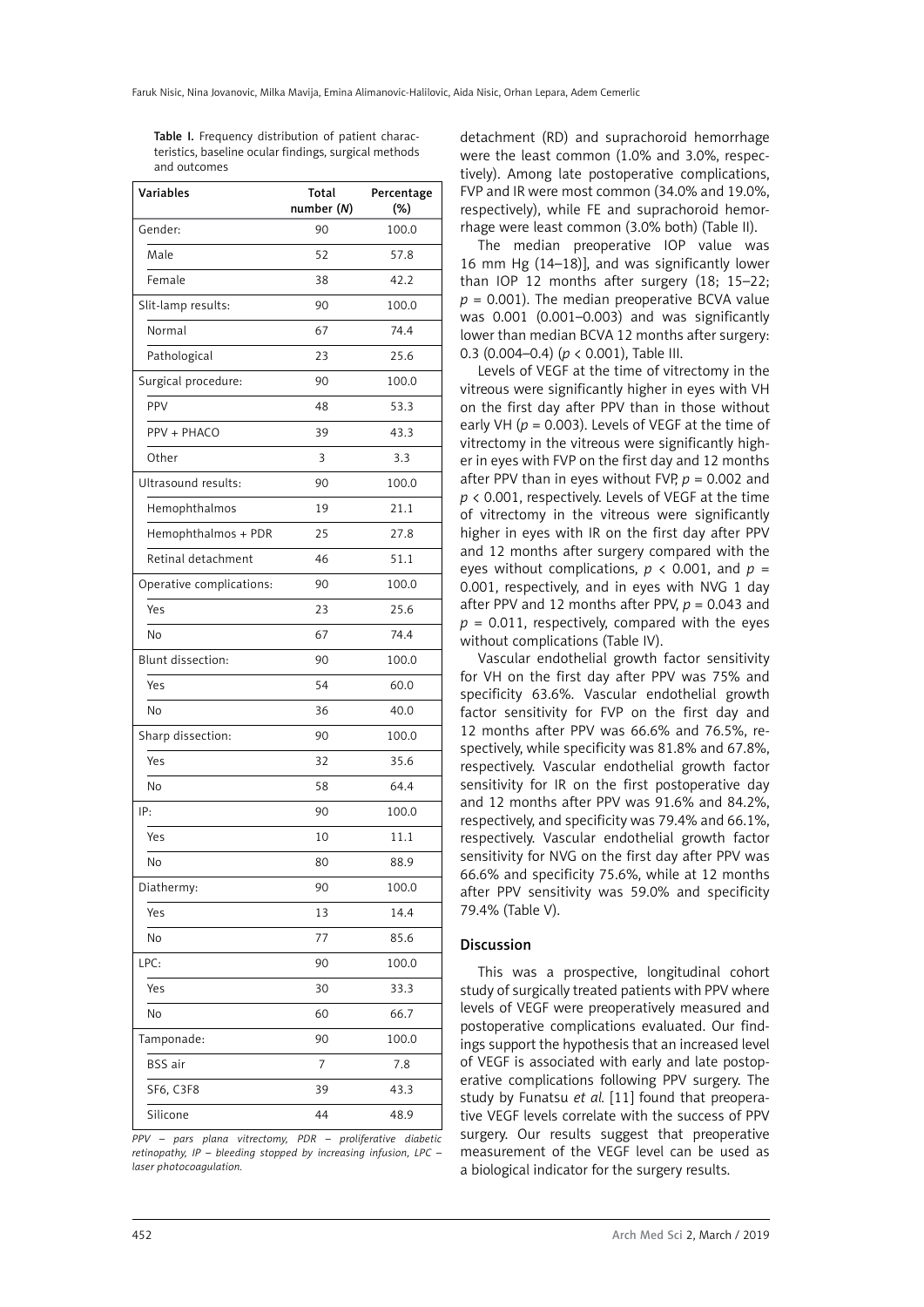| Postoperative complications | Total |      | Post-operative<br>control 1 <sup>st</sup> day |      | Post-operative<br>control 12 <sup>th</sup> month |      | $P$ -value* |
|-----------------------------|-------|------|-----------------------------------------------|------|--------------------------------------------------|------|-------------|
|                             | N     | %    | N                                             | %    | N                                                | %    |             |
| Vitreous hemorrhage         | 36    | 40.0 | 24                                            | 26.7 | 12                                               | 13.3 | 0.002       |
| Fibrovascular proliferation | 52    | 57.8 | 18                                            | 20.0 | 34                                               | 37.8 | & 0.001     |
| Fibrin exudation            | 40    | 44.3 | 37                                            | 41.1 | 3                                                | 3.3  |             |
| Iris rubeosis               | 31    | 34.4 | 12                                            | 13.3 | 19                                               | 21.1 | & 0.001     |
| Retinal detachment          | 8     | 8.9  | 1                                             | 1.1  | 7                                                | 7.8  |             |
| Suprachoroid hemorrhage     | 6     | 6.6  | 3                                             | 3.3  | 3                                                | 3.3  |             |
| Neovascular glaucoma        | 34    | 37.7 | 12                                            | 13.3 | 22                                               | 24.4 | & 0.001     |

Table II. Frequency distribution of postoperative complications reported 1 day postoperatively and 12 months after surgery

*\*Fisher's exact test for testing independence (*α *= 0.05).*

Table III. Value of intraocular pressure and best corrected visual acuity preoperatively and 12 months after surgery

| Variable                     | Preoperative |                                   | 12 months postoperatively | $P-value*$                        |         |
|------------------------------|--------------|-----------------------------------|---------------------------|-----------------------------------|---------|
|                              | Median       | $25^{th} - 75^{th}$<br>percentile | Median                    | $25^{th} - 75^{th}$<br>percentile |         |
| Intraocular pressure [mm Hg] | 16           | $14 - 18$                         | 18                        | $15 - 22$                         | 0.001   |
| Best corrected visual acuity | 0.001        | $0.001 - 0.03$                    | 0.3                       | $0.004 - 0.4$                     | & 0.001 |

*\*Fisher's exact test at* α *= 0.05.*

Table IV. Levels of VEGF at the time of primary vitrectomy and postoperative complications

| Variables                                              |                    | $P-value^*$    |                       |              |         |
|--------------------------------------------------------|--------------------|----------------|-----------------------|--------------|---------|
|                                                        | With complications |                | Without complications |              |         |
| Vitreous hemorrhage<br>1 <sup>st</sup> day after PPV** | 448.66             | 83.34-117.80   | 48.62                 | 2121-378.42  | 0.003   |
| Fibrovascular proliferation:                           |                    |                |                       |              |         |
| 1 day after PPV                                        | 926.35             | 82.86-1072.34  | 52.98                 | 21.76-358.12 | 0.002   |
| 12 months after PPV                                    | 445.44             | 84.59-1020.94  | 39.77                 | 20.67-269.31 | & 0.001 |
| Iris rubeosis:                                         |                    |                |                       |              |         |
| 1 day after PPV                                        | 972.96             | 757.77-1146.96 | 57.34                 | 21.21-331.86 | < 0.001 |
| 12 months after PPV                                    | 903.10             | 251.94-1140.53 | 48.62                 | 21.40-318.76 | 0.001   |
| Neovascular glaucoma:                                  |                    |                |                       |              |         |
| 1 day after PPV                                        | 833.14             | 53.71-1124.12  | 69.03                 | 22.50-439.15 | 0.043   |
| 12 months after PPV                                    | 611.95             | 32.60-1142.67  | 57.34                 | 21.76-358.12 | 0.011   |

*\*Mann-Whitney U test at* α *= 0.05. \*\*Vitreous hemorrhage 12 months after was insignificant and omitted from the Table.*

Evidence of the risk factors associated with an early VH following PPV are scarce. The most often reported risk factors are age and severity of diabetic retinopathy [12]. Recently, studies by Wakabayashi *et al.* [10], Funatsu *et al.* [11], and Yan *et al.* [13] added increased VEGF levels as a risk factor in the body of the literature. Our study did not reveal any significant association between levels of VEGF and late VH; however, an association was found in the case of early VH. This finding concurs with the aforementioned studies. The result is supported by Wakabayashi *et al.*, who reported an odds ratio of 5.1 for sustaining an early VH when there is an increased level of VEGF in the vitreous. Their results suggest that high vitreous levels of VEGF prior to vitrectomy have high neovascular activity and may cause extensive proliferative changes; therefore, such subjects may be more susceptible to the development of postoperative VH. However, the exact mechanism that could explain the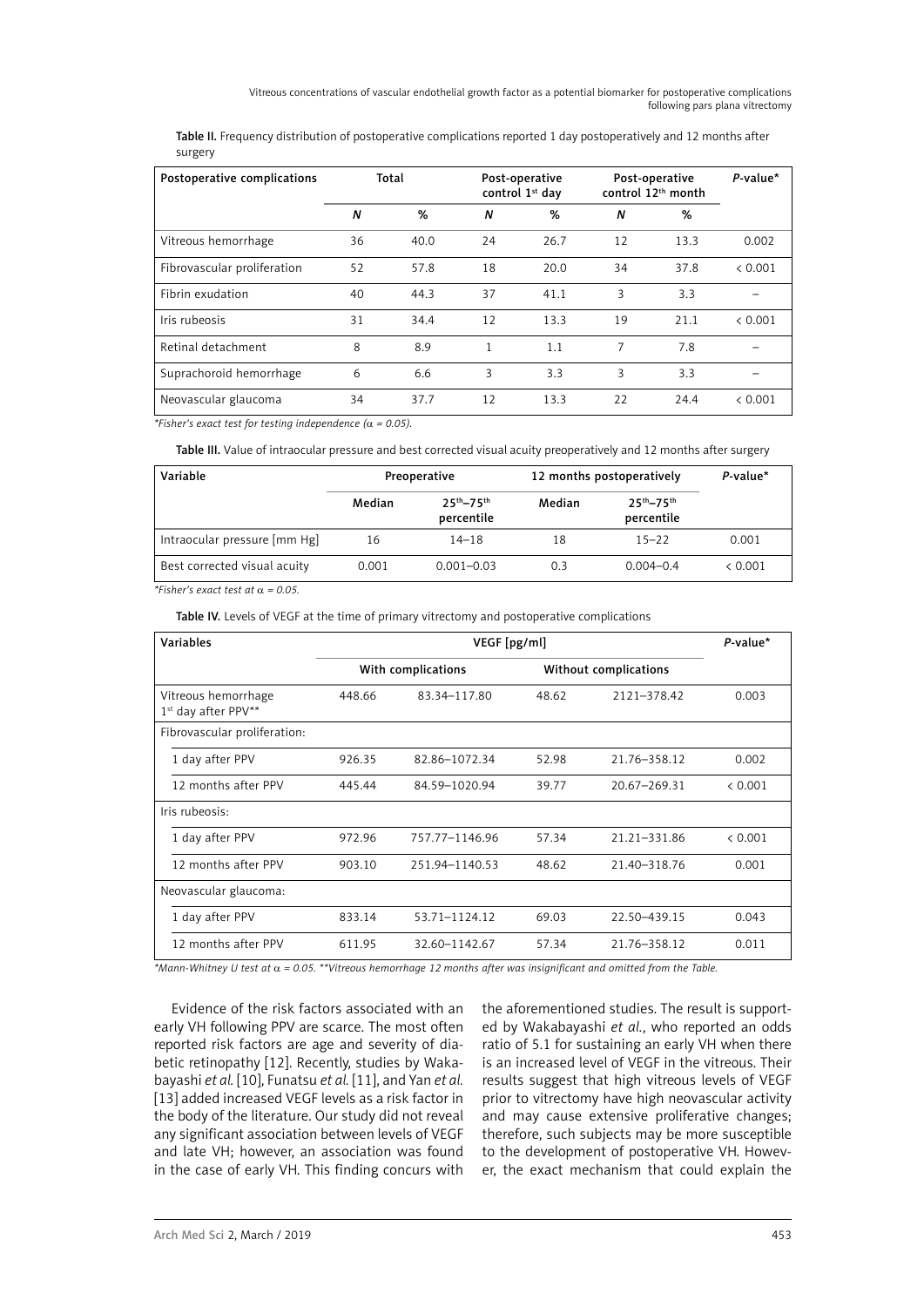| Variables                                                                                                                              | AUC | Sensitivity (%) | Specificity (%) |
|----------------------------------------------------------------------------------------------------------------------------------------|-----|-----------------|-----------------|
| <b>TWDIG TI</b> SCIISILITILY QUA SPOCHICILY OF TEST THE TILICOAS AS A HIMHIGH OF LITE OCCAHEMICE OF POSCOPORTAL COMPINATIONS<br>of PPV |     |                 |                 |

Table V. Sensitivity and specificity of VEGF in vitreous as a marker of the occurrence of postoperative complications

| <b>Valiables</b>                    | nuc   | <b>JEHSILIVILY (70)</b> | <b>Specificity</b> (70) |
|-------------------------------------|-------|-------------------------|-------------------------|
| Vitreous hemorrhage 1 day after PPV | 0.708 | 75.0                    | 63.6                    |
| Fibrovascular proliferation:        |       |                         |                         |
| 1 day after PPV                     | 0.736 | 66.6                    | 81.8                    |
| 12 months after PPV                 | 0.721 | 76.5                    | 67.8                    |
| Rubeosis iridis:                    |       |                         |                         |
| 1 day after PPV                     | 0.838 | 91.6                    | 79.4                    |
| 12 months after PPV                 | 0.758 | 84.2                    | 66.1                    |
| Neovascular glaucoma:               |       |                         |                         |
| 1 day after PPV                     | 0.682 | 66.6                    | 75.6                    |
| 12 months after PPV                 | 0.680 | 59.0                    | 79.4                    |

*AUC – area under curve.*

association of VEGF and the onset VH is still not sufficiently illuminated. Often, surgery with intraoperative hemorrhage shows an increased risk for postoperative bleeding. A number of researchers believe that intravitreal application of bevacizumab (IVB) is useful for avoiding further hemorrhage [14]. Accordingly, meta-analytical studies state that the use of preoperative or intraoperative IVB reduces the incidence of early vitreous hemorrhage. Randomized studies that look at other anti-VEGF drugs are ongoing and will strengthen the current results, giving surgeons and respondents evidence that will lead to the choice of PDR treatment [15]. The same study reported an association between IVB and incidence of VH reduction, suggesting an important role of VEGF in post-PPV surgery complications.

Numerous studies have shown an association between levels of VEGF and FVP [16], which concurs with our study results. Similarly as with VH, previous studies have shown that during the use of anti-VEGF drugs, the benefit of these is reflected in the occurrence of active fibrovascular tissue regression [17]. RI is a serious complication especially in diabetic retinopathy and CRVO. It was observed in our study as an early and late postoperative complication and associated with increased vitreous levels of VEGF (903.10 pg/ml in patients who show RI 12 months postoperatively compared to 48.62 pg/ml in patients without late RI; *p* = 0.001). Similar results (*p* < 0.001) are observed for early RI with a significant difference in VEGF levels. Cytokines, a particular vascular growth factor, are responsible for the formation of new blood vessels. Our study showed a significant association between early and late NVG and levels of VEGF, higher levels being found in patients with postoperative NVG than those without NVG. A study by Wakabayashi *et al.* reported a significant association of postoperative NVG and increased levels of VEGF, which is in line with our results [10]. The results of their research suggest that a high intraocular level of VEGF may be the most important factor associated with the occurrence of postoperative glaucoma [10].

Antiangiogenic treatment that inhibits the effects of VEGF and its receptors offers numerous possibilities in the treatment of neovascular diseases [18]. Thus, Tu *et al.* [19] have shown that multiple intravitreal injections of ranibizumab can be a safe, effective supplemental therapy for PDR and diabetic RI. Salman [20] concludes that intra-silicon injection of bevacizumab is safe and effective in treating neovascularization of the iris after vitrectomy in patients with advanced PDR. Increasing the number of receptors for VEGF in the eye does not limit ischemic retinal disorder. Research has shown contradictory results regarding the intravitreal use of anti-VEGF drugs with the goal of preventing NVG. A number of researchers believe that intravitreal use of anti-VEGF may improve clinical manifestation of NVG and that treatment with these drugs could be very useful [21]. There have been published controversial studies in which other researchers disagree with the aforementioned view, believing that the anti-VEGF application itself, and especially its longer use, can lead to an increase in IOP, thus increasing the risk of glaucoma occurrence and progression [22].

In this study, we propose the use of vitreous level of VEGF as a biomarker for prognosis of surgical complications following PPV. Biomarkers' predictive role can be widely utilized as a cost-saving and beneficial method for disease prediction and possible prevention. An exam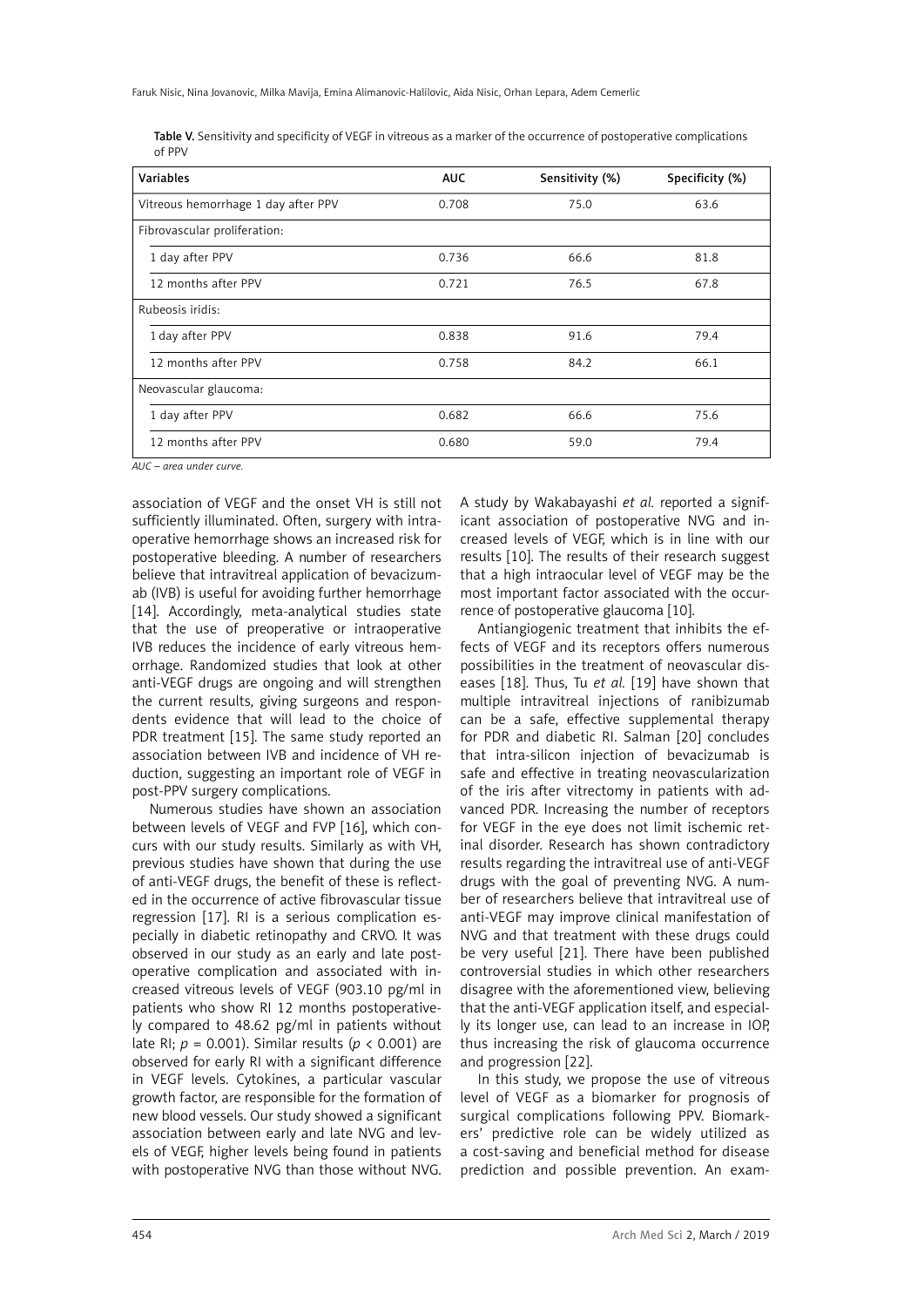ple of this is the study by Sayan and Kotan [23] suggesting predictive use of the plasma levels of brain natriuretic peptide as a useful biomarker to diagnose and predict the severity of acute ischemic stroke. An additional advantage of their study's biomarker is that it could be applied as a predictor of mortality and morbidity even in patients without an ischemic episode. A study by Das [24] suggests that measurement of plasma and vitreous levels of VEGF can be used to correlate concentration of VEGF with staging of diabetic retinopathy, diabetic macular edema and age-related macular degeneration. In the case of VEGF level, factors such as environment, genetics and endocrine status may vary individually and influence levels of VEGF independently from diabetic retinopathy [25]. This may influence the effect of the association between levels of VEGF and postoperative complications following PPV surgery in our study. However, these individual VEGF variation levels are probably equally distributed among patients; therefore, the error is non-differential and does not affect the validity of the study results.

Our study has several limitations. Although the sample size is relatively large, a study with a larger sample could improve the statistical power. Additionally, a sample of subjects who received preoperatively anti-VEGF treatment included in the comparative study could have given a clinically more significant result and evidence of what was indirectly shown with our study – benefits of intravitreal anti-VEGF application for preventing complications following PPV. A larger, perhaps multi-centric study with all three subject groups would be beneficial in the future.

An important methodological strength of this study is its prospective, longitudinal cohort design, and relatively large sample size of surgically treated subjects. The results of the study added to the evidence level of benefits of anti-VEGF in the preoperative treatment. The predictive role of VEGF concentration levels in the human eye opens new treatment possibilities in terms of preoperative preparation with the goal of its VEGF level decrease.

In conclusion, this study contributes to the level of evidence that VEGF vitreous level is associated with the occurrence of postsurgical complication following PPV. Although several studies have already reported significant ORs and an association for late VH, FVP or retinal detachment following PPV, our study revealed a significant association between increased levels of VEGF and late VH, FVP, RI and NVG. This suggests that preoperative measurement of VEGF plasma levels and IVB injection when indicated may reduce the incidence of intraand postoperative complications following PPV.

# Conflict of interest

The authors declare no conflict of interest.

## References

- 1. Lai FH, Lo EC, Chan VC, Brelen M, Lo WL, Young AL. Combined pars plana vitrectomy-scleral buckle versus pars plana vitrectomy for proliferative vitreoretinopathy. Int Ophthalmol 2016; 36: 217-24.
- 2. Abouammoh MA, Abouammoh MA, Gale JS, Arevalo JF, Sharma S. A novel technique for securing sclerotomies in 20-gauge transconjunctival pars plana vitrectomy: surgical outcomes and complications in 529 consecutive cases. Retina 2016; 36: 974-80.
- 3. Chao D, Gonzalez M, Flynn H. Giant retinal tears after pars plana vitrectomy for diabetic vitreous hemorrhage. Retin Physician 2012; 9: 40-2.
- 4. Steve C. Complications of diabetic vitreoretinal surgery. Retin Physician 2010; 7: 41-6.
- 5. Canavese M, Spaccapelo R. Protective or pathogenic effects of vascular endothelial growth factor (VEGF) as potential biomarker in cerebral malaria. Pathog Glob Health 2014; 108: 67-75.
- 6. Mehta LJ, Dhalla NS. Biochemical Basis and Therapeutic Implications of Angiogenesis. Springer International Publishing, New York 2013.
- 7. Ferrara N. Role of vascular endothelial growth factor in physiologic and pathologic angiogenesis: therapeutic implications. Semin Oncol 2002; 29: 10-4.
- 8. Fogli S, Mogavero S, Egan CG, Del Re M, Danesi R. Pathophysiology and pharmacological targets of VEGF in diabetic macular edema. Pharmacol Res 2016; 103: 149-57.
- 9. Amadio M, Govoni S, Pascale A. Targeting VEGF in eye neovascularization: What's new? A comprehensive review on current therapies and oligonucleotide-based interventions under development. Pharmacol Res 2016; 103: 253-69.
- 10. Wakabayashi Y, Usui Y, Okunuki Y, et al. Intraocular VEGF level as a risk factor for postoperative complications after vitrectomy for proliferative diabetic retinopathy. Invest Ophthalmol Vis Sci 2012; 53: 6403-10.
- 11. Funatsu H, Yamashita H, Miura T, Noma H, Nakamura S, Hori S. Risk evaluation of outcome of vitreous surgery based on vitreous levels of cytokines. Eye 2007; 21: 377-82.
- 12. Yang CM, Yeh PT, Yang CH. Intravitreal long-acting gas in the prevention of early postoperative vitreous hemorrhage in diabetic vitrectomy. Ophthalmology 2007; 114: 710-5.
- 13. Yan H, Cui J, Yu JG, et al. The expression of vascular endothelial growth factor of vitreous in patients with proliferative diabetic retinopathy. Zhonghua Yan Ke Za Zhi 2009; 45: 206-9.
- 14. Smith JM, Steel DHW. Anti-vascular endothelial growth factor for prevention of postoperative vitreous cavity hemorrhage after vitrectomy for proliferative diabetic retinopathy. Cochrane Database Syst Rev 2011; 5: CD008214.
- 15. Oshima Y, Shima C, Wakabayashi T, et al. Microincision vitrectomy surgery and intravitreal bevacizumab as a surgical adjunct to treat diabetic traction retinal detachment. Ophthalmology 2009; 116: 927-38.
- 16. Wirostko B, Wong TY, Simo R. Vascular endothelial growth factor and diabetic complications. Prog Retin Eye Res 2008; 27: 608-21.